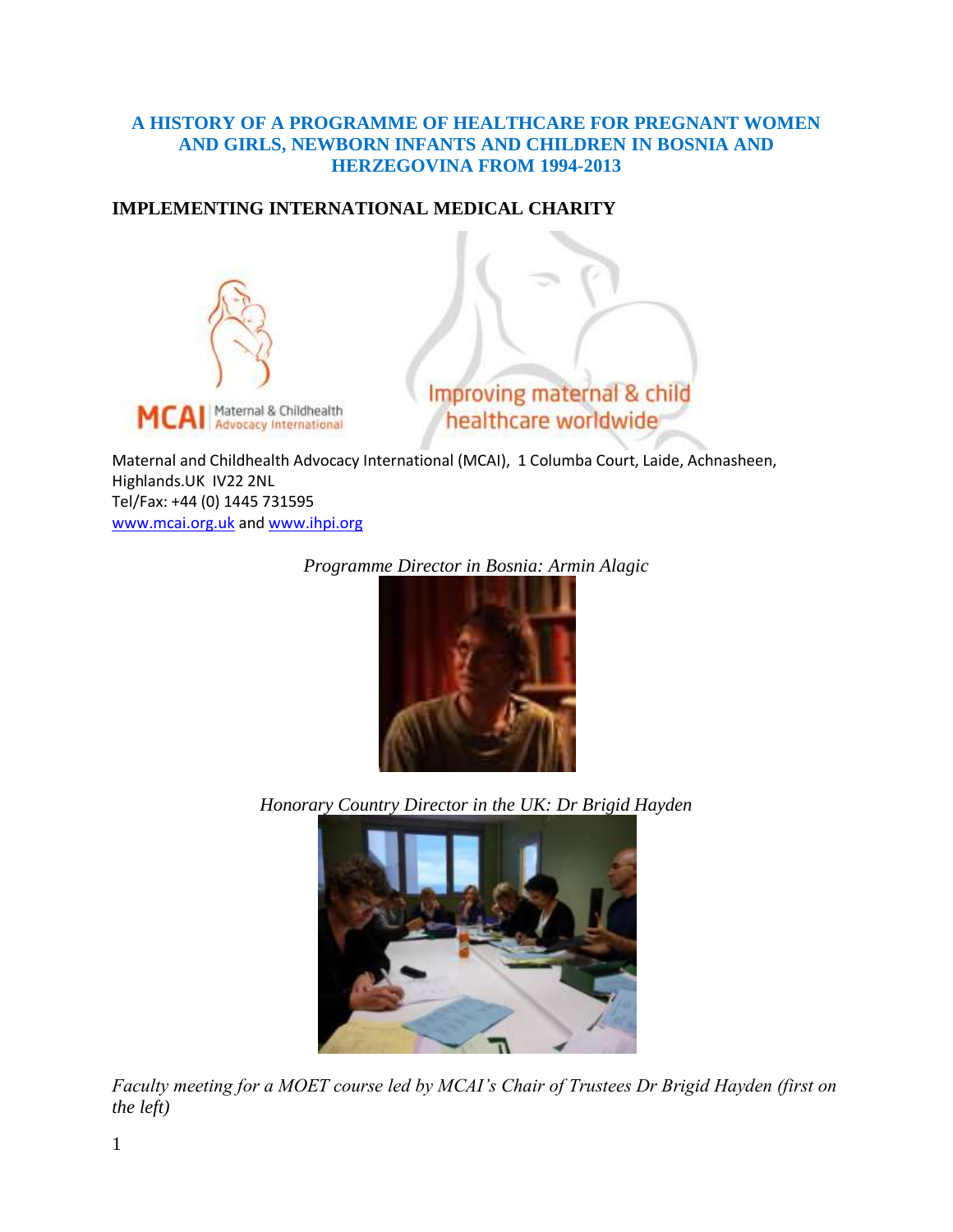

# **MAIN DONOR:**

LCIF – Lions Club international Foundation Lions Club 105 MD British Isles and Ireland



*Phil Nathan the director of LCIF Gift for Living Appeal in Sarajevo*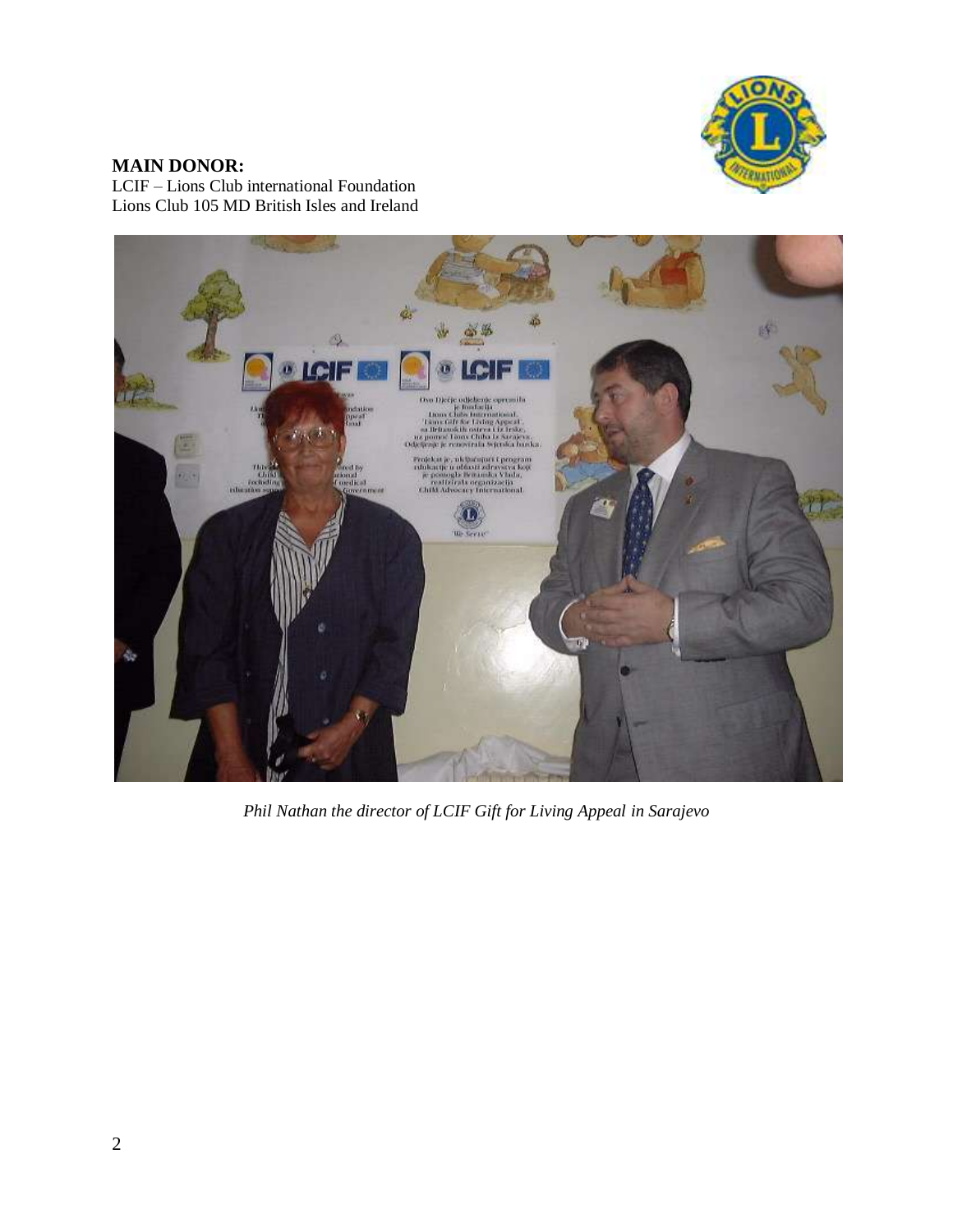**OTHER DONORS**: The Advanced Life Support Group (ALSG). [www.alsg.org](http://www.alsg.org/)

British Government British Embassy Sarajevo DIFD/ ODA Portuguese Embassy Sarajevo British Army UK British Army IFOR /SFOR Bosnia NSE Royal Navy UK Royal Air force UK Irish Army – NSE SFOR Bosnia US AIR force SFOR Bosnia The Body Shop Foundation War Child Netherlands Bosnia Federation Government Canton Sarajevo Government Canton Bihac Government Alderhay Children's Hospital UK Stoke on Trent Children's Hospital London Brompton Children's Hospital Southampton Primary school Princess Diana appeal Numerous small private individual one-off donations, e.g. from the Parish Church in Steventon village, UK



*Fund raising event by the international EU team. Armin Alagic the only one not in shorts.*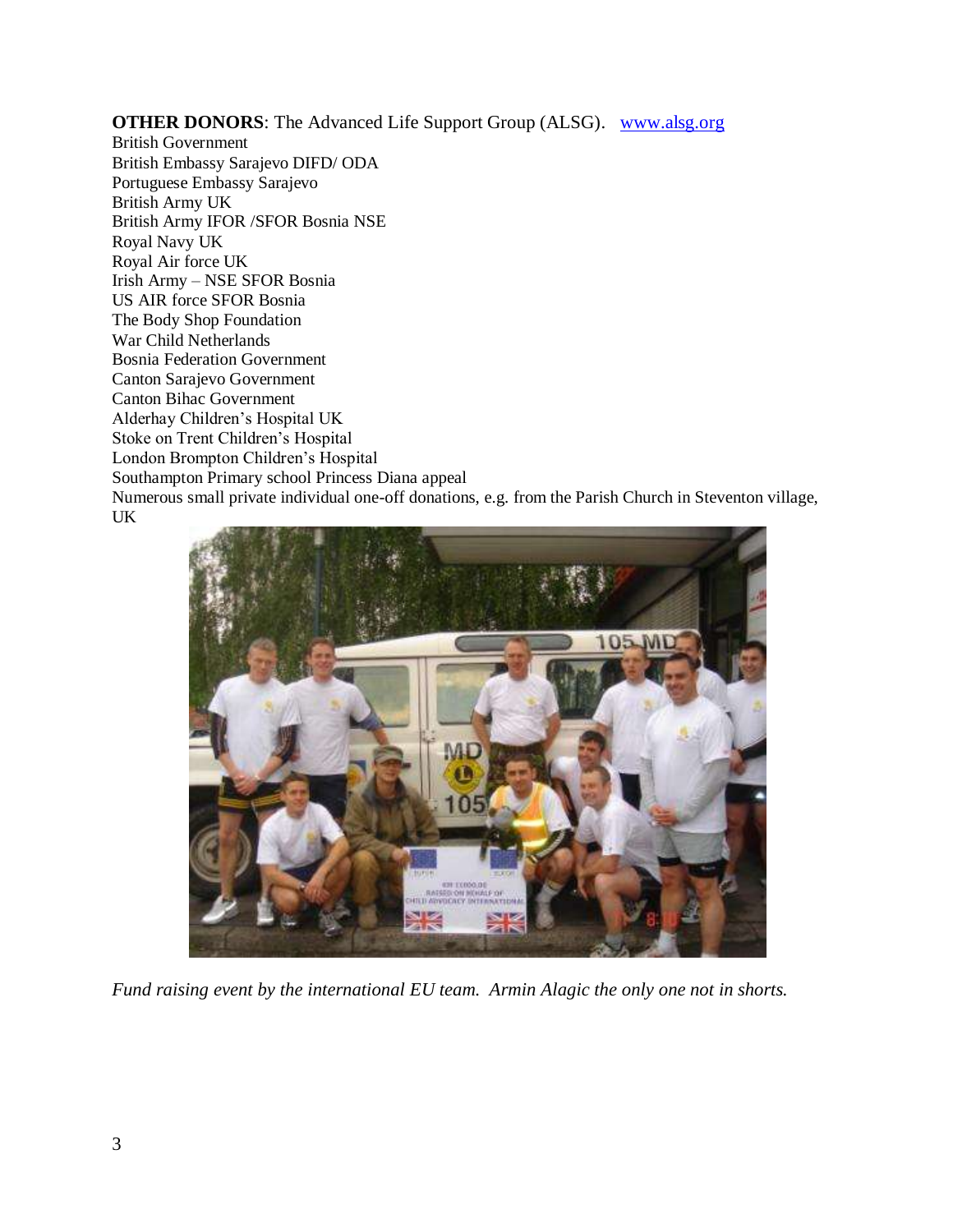# **Short history of MCAI's work in Bosnia and Herzegovina**

1994 – 1998 Wartime and postwar – emergencies, general pediatric treatments and assistance for field hospitals/refugee camps, hospitals including medical evacuation of 42 children and newborn infants with life-threatening medical or surgical problems that could not be treated in Bosnia within a safe time period to hospitals in the UK for treatment.



*Jasmine medically evacuated to the UK for treatment during the armed conflict in Bosnia*

A publication in the Lancet described this project in detail: [http://www.mcai.org.uk/#!armed](http://www.mcai.org.uk/#!armed-conflict-emergencies-and-refugees/c1e8p)[conflict-emergencies-and-refugees/c1e8p](http://www.mcai.org.uk/#!armed-conflict-emergencies-and-refugees/c1e8p)

**Hospitals and departments in which MCAI implemented essential renovation, delivered essential basic equipment to treat emergencies occurring in pregnant women and girls, children and newborn infants and the provision of essential medical and surgical supplies**



*Dr Mary Limebury and Dr Uni Warryer consultant paediatricians from MCAI helped to set-up and worked in the NICU and PICU of Sarajevo Children's Hospital*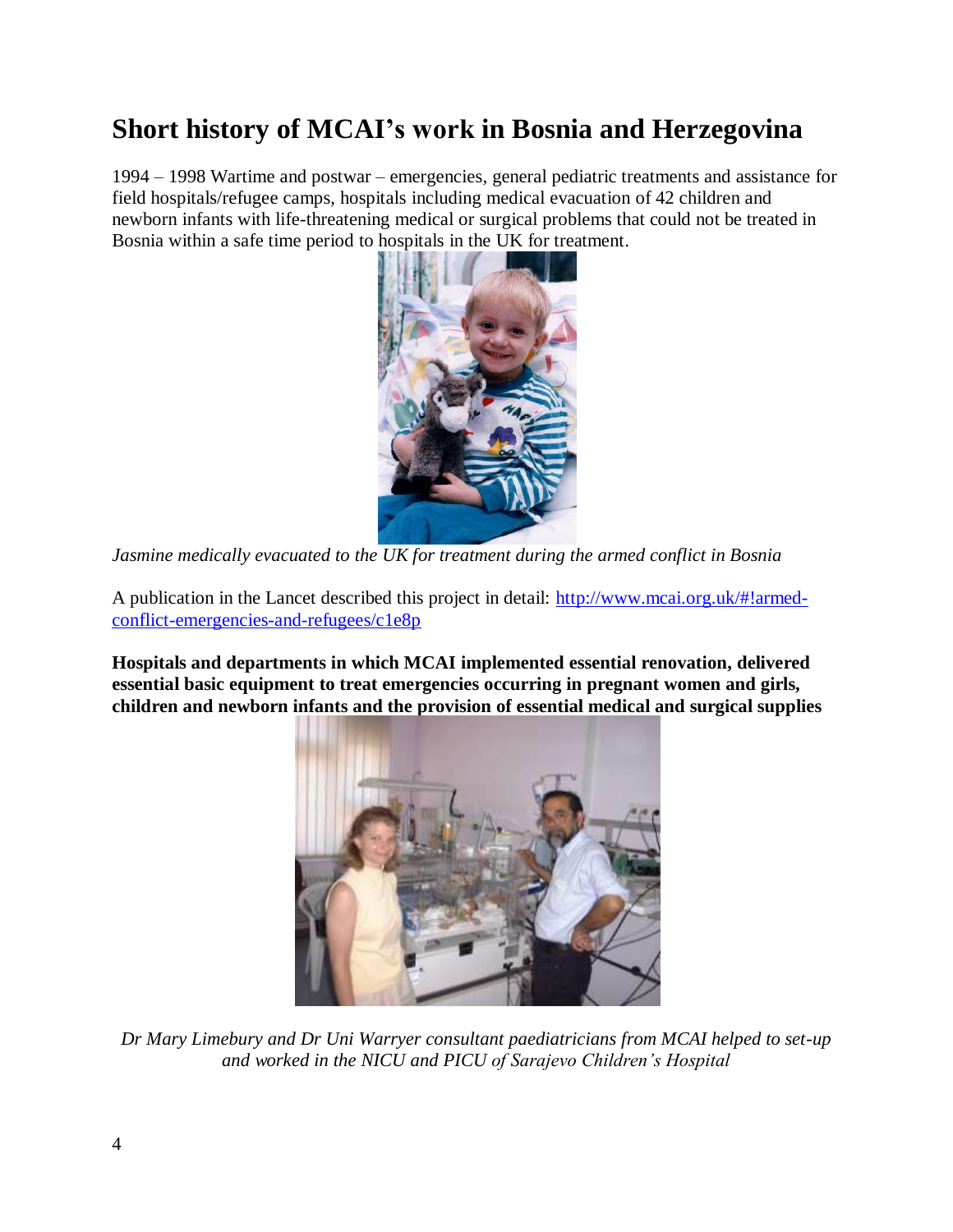

*Visit by MCAI Chair Clifford Bellamy (far right). Also from left to right: Dr Mary Limebury, Dr. Beba Kalkan, Armin Alagic, Baby treated in the PICU.*

## *1994 – 2010*

- 1. **Sarajevo Pediatric Hospital** including the establishment of national paediatric intensive care unit (PICU) and neonatal intensive care unit (NICU), including long term training for doctors and nurses in hospital paediatrics, obstetrics and neonatology.
- 2. A **national paediatric department** for the treatment of cancer in children in Sarajevo hospital
- 3. **Sarajevo Maternity Hospital** (a tertiary neonatal department)



*High quality equipment in the PICU of Sarajevo Hospital purchased with funds from LCIF*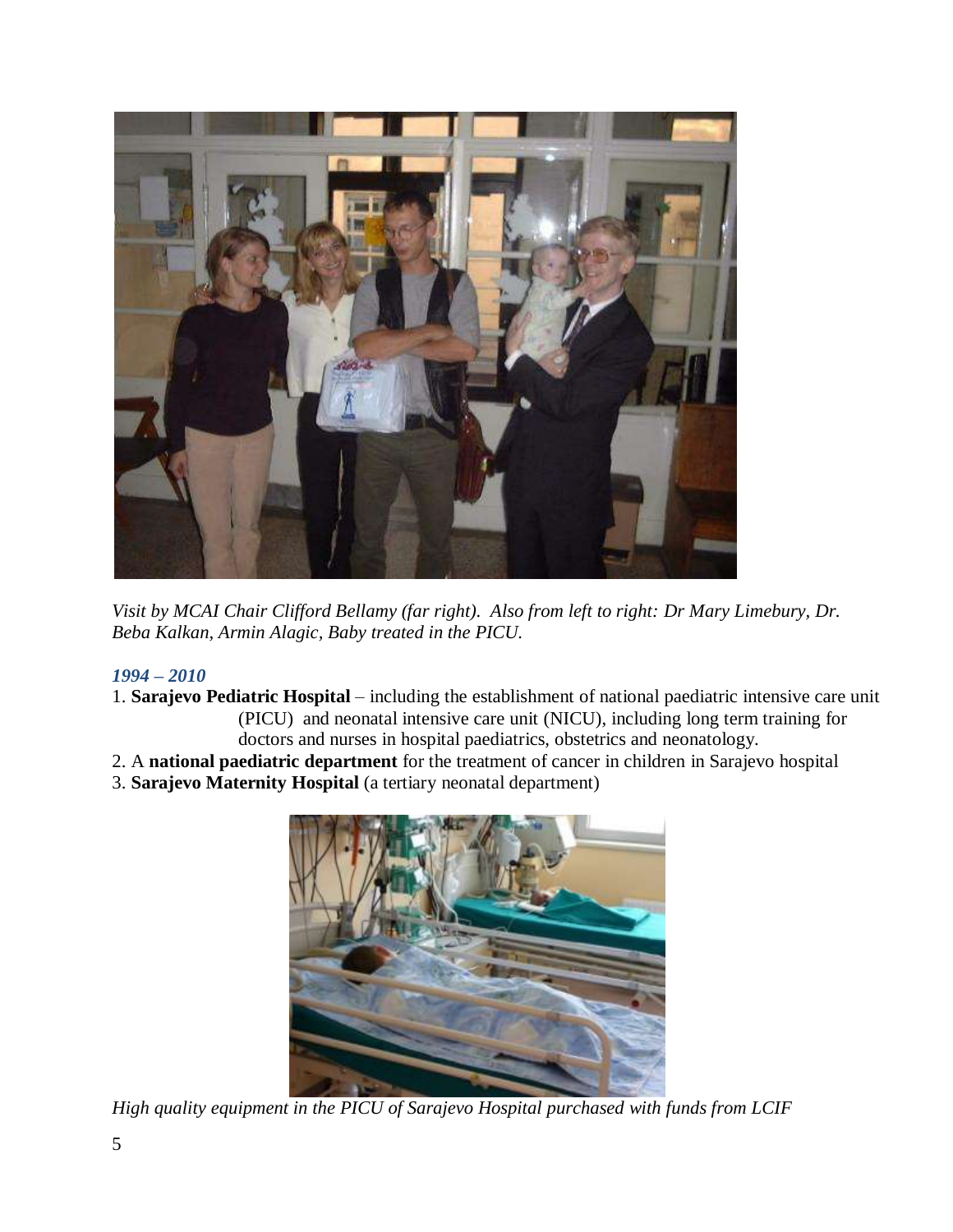#### *1996– 2004*

- **1. Mostar East Children's Hospital Brankovac** Establishment of PICU and NICU
- **2. Mostar West Children's department Bijeli Brijeg** Establishment of PICU and NICU

#### *2004 – 2006*

**Gorazde Children's department** -

## *2006 – 2008*

**Bihac Children's department** 

#### *2008– 2010*

**Banja Luka Children's Hospital** - establishment of PICU and NICU

*2010 –*

**Sarajevo Maternity Hospital** – ongoing work in the maternity department



*Dr Mary Limebury with baby treated in the PICU*

## **Training**

Since 1994 educational input for doctors and nurses, helping Bosnia medical professionals to raise the standard of emergency care. More than 100 MCAI/ALSG UK professional volunteers attended Bosnia to undertake the following work: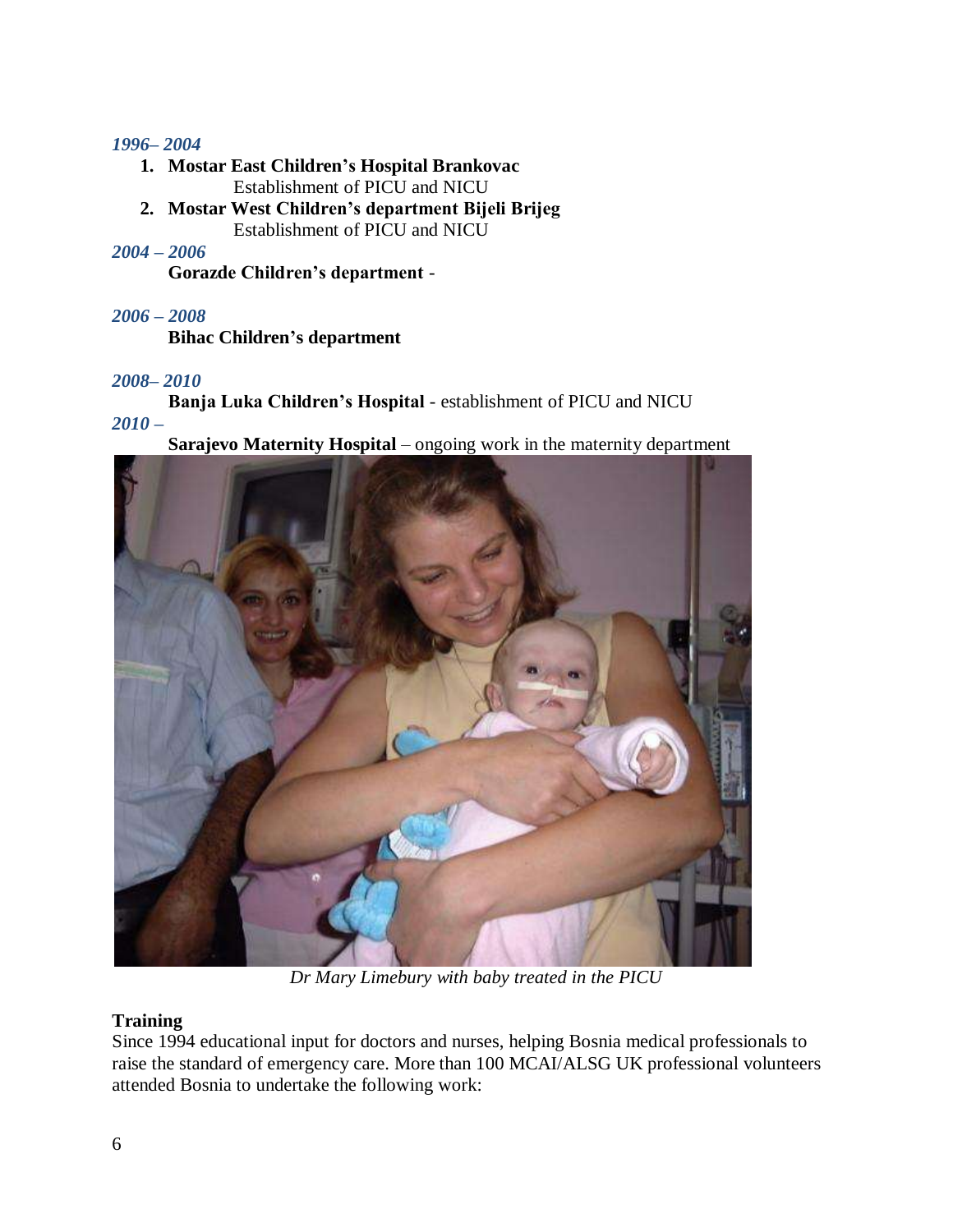- 1) The introduction of the UNICEF Child Friendly Healthcare Initiative. See the following website for details on this: [http://www.mcai.org.uk/#!child-friendly-healthcare](http://www.mcai.org.uk/#!child-friendly-healthcare-intiative/c1bny)[intiative/c1bny](http://www.mcai.org.uk/#!child-friendly-healthcare-intiative/c1bny)
- 2) Courses on Basic Life Support (BLS), Advanced Paediatric Life Support (APLS), Management of Obstetric Emergencies and Trauma(MOET), and a comprehensive long term training of doctors and nurses in paediatric and neonatal intensive care.



*Bosnian and UK ALSG instructors teaching on APLS course*

- *1997 – 1999* **Sarajevo Oncology department** –Training the management of cancer in children in Sarajevo and in Alder Hay Children's Hospital Liverpool This training included specialized input into the insertion of Hickman catheters for long term intravenous drug administration.
- *1997 - 1999* **Mostar East and Mostar West training of doctors and nurses in** paediatric and neonatal intensive care.



*Bosnian instructor showing candidate how to insert a cannula into a vein to give life saving intravenous fluids*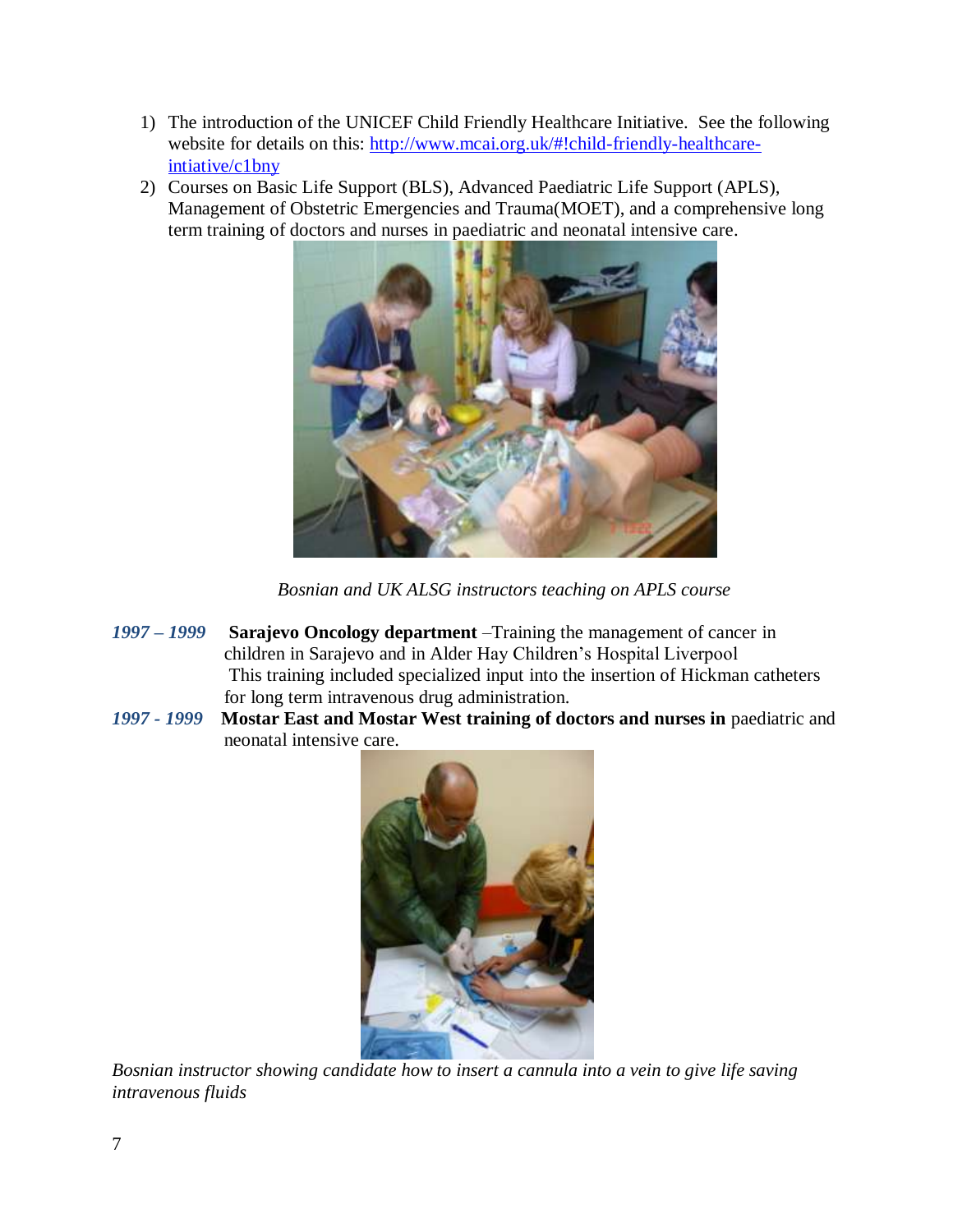*1998 – 2006* **Sarajevo Children's Hospital training of doctors and nurses in** paediatric and neonatal intensive care.

*2004 – 2006* **Gorazde Children's department training of doctors and nurses in basic**  paediatric and neonatal care.

*2006 – 2008* **Bihac Children's department training of doctors and nurses in basic**  paediatric and neonatal care.

*2008– 2010* **Banja Luka Children's Hospital training of doctors and nurses in** paediatric and neonatal intensive and basic care



*Candidates being taught life saving resuscitation by Bosnian instructor*

#### *2000 to the present and future*

 BLS Basic Life Support and APLS Advanced Paediatric Life Support training for all children's departments in Bosnia including field hospitals (Sarajevo Children's Hospital; Sarajevo State Hospital, Sarajevo Casualty department, Sarajevo Maternity Hospital, Travnik and Novi Travnik,Goradze Children's department, Mostar East, Mostar West Children's hospital, Banja Luka, Bihac, Children's department in Cazin, Buzim, Tuzla , Lukavac, Foca)

#### *2010 to the present and future*

**MOET** - Managing Obstetric Emergencies & Trauma

Maternity Children's Hospital Sarajevo including doctors from all Maternity hospitals in Bosnia

*2013* – In progress **POET –** Pre-Hospital Obstetric and Emergency and Trauma training. To be organized for Sarajevo Hospital Emergency Department for March 2014.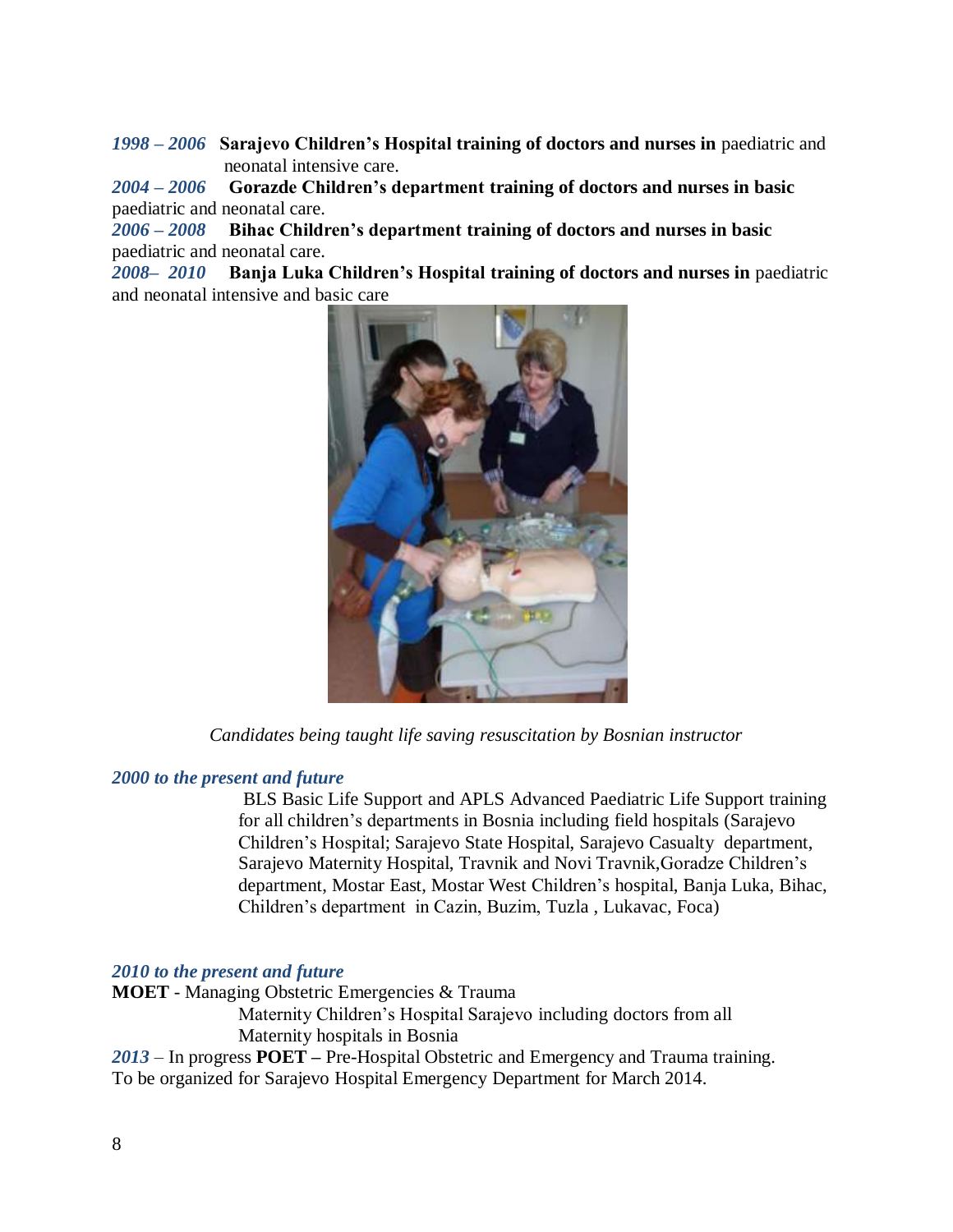

*Preparing for a MOET course in Sarajevo*